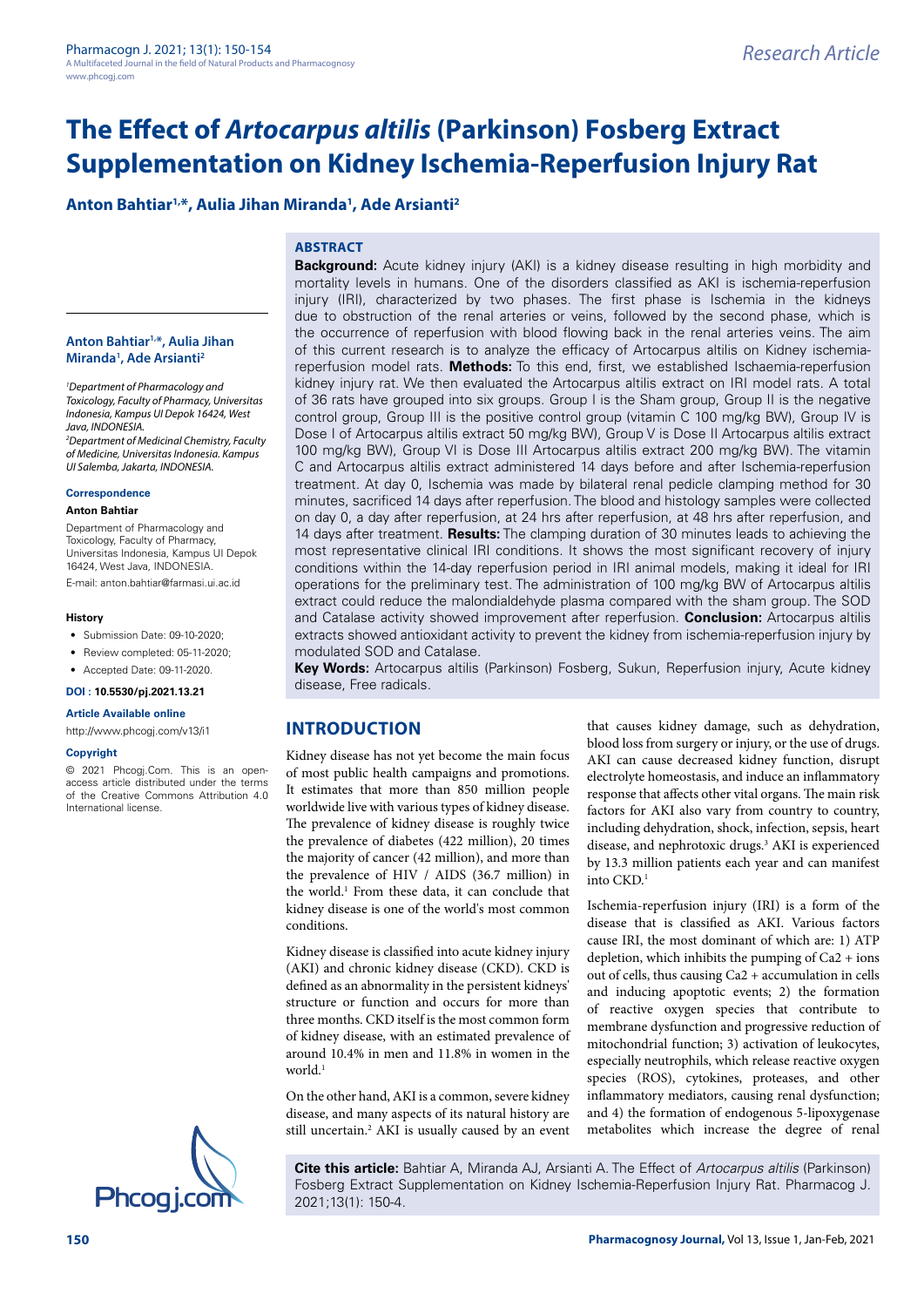injury, renal dysfunction, and inflammation through the expression of adhesion molecules.4,5

One of the causes of the poor long-term outcome of IRI is challenging to achieve renal recovery. Until now, there are many types of drugs used in IRI therapy. These include 1) dexmedetomidine, an α2 agonist, which can reduce levels of inflammatory mediators; 2) montelukast and zafirlukast, leukotriene receptor blockers, which can inhibit neutrophil infiltration; 3) ulinastatin, a protease inhibitor, which can hinder apoptotic events and neutrophil infiltration; 4) vitamins C and E as antioxidants that can suppress the production of proinflammatory cytokines; and 5) Aliskiren, a renin inhibitor, which can inhibit the formation of oxidative stress and increase anti-apoptotic activity.5

It is necessary to use appropriate, useful, and appropriate drugs in the treatment of kidney disease. Compounds that can also be used in this Medicine are compounds derived from the stilbene group with an antioxidant mechanism. One of the compounds from this group is tetrahydroxystillbene, one of the components of the breadfruit plant (Artocarpus communis).

This tetrahydroxystillbene has many effects that can be utilized by humans as a treatment, including antioxidant, neuroprotective, anti-atherosclerotic, and anti-inflammatory effects.<sup>6</sup> Following the pathophysiology of IRI, tetrahydroxystillbene compounds can treat IRI by 1) cytoprotective effect against oxidative stress by inhibiting malondialdehyde (MDA) and ROS, as well as increasing cellular antioxidant enzymes such as superoxide dismutase (SOD) and glutathione peroxidase (GSH-Px); and 2) upregulation of mRNA which can reduce protein overexpression of inflammatory mediators.<sup>6</sup>

By looking at the effects, this compound has, further research is needed on the effects of tetrahydroxystillbene compounds as antioxidants in IRI treatment. From this research, it is hoped that significant antioxidant and anti-inflammatory effects can be shown so that these compounds can be used as an alternative to IRI treatment.

# **MATERIAL AND METHODS**

The tools used are animal scales (Mettler Toledo, United States), analytical scales (Ohaus, United States), homeothermic monitor system, urea nitrogen test kit (StanBio, United States), spectrophotometer (Shimadzu, Japan), TLC-densitometer (Camag, Switzerland), creatinine LiquiColor test kit (Stanbio, United States), glassware (Pyrex, Indonesia), micropipettes (Socorex, Switzerland), microtube ( Nesco, Indonesia), blue tip (Nesco, Indonesia), yellow tip (Nesco, Indonesia), white tip (Nesco, Indonesia), centrifuge (NUVE NF 048, Turkey), refrigerator, and Soxhlet appliance.

The chemicals used are dichloromethane and methanol (PT Merck, Indonesia), ketamine and xylazine (PT Generik, Indonesia), aqua pro injection (PT Generik, Indonesia), aqua dest (PT Brataco, Indonesia), CMC Na (PT Brataco, Indonesia). ), formaldehyde and ethanol (PT Merck, Indonesia), periodic acid solutions (PT Merck, Indonesia), Schiff reagent (PT Merck, Indonesia), hematoxylin (Leica Biosystems, Germany), toluene (PT Merck, Indonesia), normal saline ( PT Otsuka, Indonesia), urease (PT Merck, Indonesia), picric acid (Sigma Aldrich, Singapore), and NaOH (PT Merck, Indonesia).

#### Plant extraction

Following the standard NCI extraction protocol, 353 grams of breadfruit stem bark (Artocarpus altilis) was pounded and soaked in CH2Cl2-MeOH (1: 1) 15 hours in a Soxhlet device. The solvent will be removed, and then the plant material is soaked for another 15 hours in 100% MeOH. The combined extracts were dried in a vacuum and yielded about 36 grams of crude extract.

### Animal treatment

In this experiment, all animals were used following the Faculty of Medicine's animal care guidelines, Universitas Indonesia ethic committee with certificate No: KET.105/UN2.F1/ETIK/ PPM.00.01/2020.

The animals used were white male Sprague-Dawley (SD) rats, about two months old, and 200-250 grams. Before being given the treatment, the rats were acclimatized for seven days in the Faculty of Pharmacy's animal facility, Universitas Indonesia. A total of 36 rats have grouped into six groups, they are normal group; Sham group; positive control group (vitamin C 100 mg/kg BW); Dose I Artocarpus altilis extract 50 mg/kg BW); Dose II Artocarpus altilis extract 100 mg/kg BW); Dose III Artocarpus altilis extract 200 mg/kg BW). The vitamin C and Artocarpus altilis extract administered 14 days before and after Ischemia-reperfusion treatment. At day 0, Ischemia was made by bilateral renal pedicle clamping method for 30 minutes and sacrificed 14 days after reperfusion. The blood and histology samples were collected on day 0, a day after reperfusion, at 24 hrs after reperfusion, at 48 hrs after reperfusion, and 14 days after treatment.

#### Kidney structural evaluation

Histological examination of the kidney tissue using the PAS stain method is a direct way to verify and localize kidney injury.7

## Kidney functional evaluation

Kidney Functional evaluation has done by measurement of serum creatinine levels using a LiquiColor creatinine test kit.

### **RESULT**

# Histopathology

Histopathological observations in the form of tubular injury in kidney samples were assessed from three parameters: cell degradation, necrosis, and neutrophil infiltration. Haematoxylin and eosin stain was used as a control, with microscopic analysis showing the tubular basement membrane clearly and in pink. Then, PAS staining was used as a specific stain against lymphocyte and mucopolysaccharide components in the tissue. In the procedure, PAS staining was treated with counterstaining with hematoxylin. This counterstaining serves to increase color contrast on the network by coloring the cellular compartments, making it easier to localize the components to be analyzed.<sup>8</sup> Microscopic analysis of the PAS stained preparation revealed a magenta-colored tubular basement membrane.

#### Oxidant and antioxidant status

The concentration of malondialdehyde as representative of oxidant status was shown in Table 1. As seen in the Sham group, the Ischemia and reperfusion injury demonstrated an increase in malondialdehyde concentration. This result indicated that ischemia-reperfusion produced a high amount of oxidant because there is an increase in malondialdehyde. The addition of Vitamin C before ischemiareperfusion could reduce the amount of malondialdehyde. The administration of Artocarpus altilis extracts, at dose 100 mg/kg BW could reduce the amount of malondialdehyde better than vitamin C administration.

We then evaluated the antioxidant endogen activity of Superoxide Dismutase and catalase in plasma. Table 2 showed that the negative group, which representative of ischemia and reperfusion group, seen reduced of SOD activity. The administration of vitamin C 14 days before ischemia-reperfusion treatment showed could prevent the reduction of SOD activity. The similar results have shown in Artocarpus altilis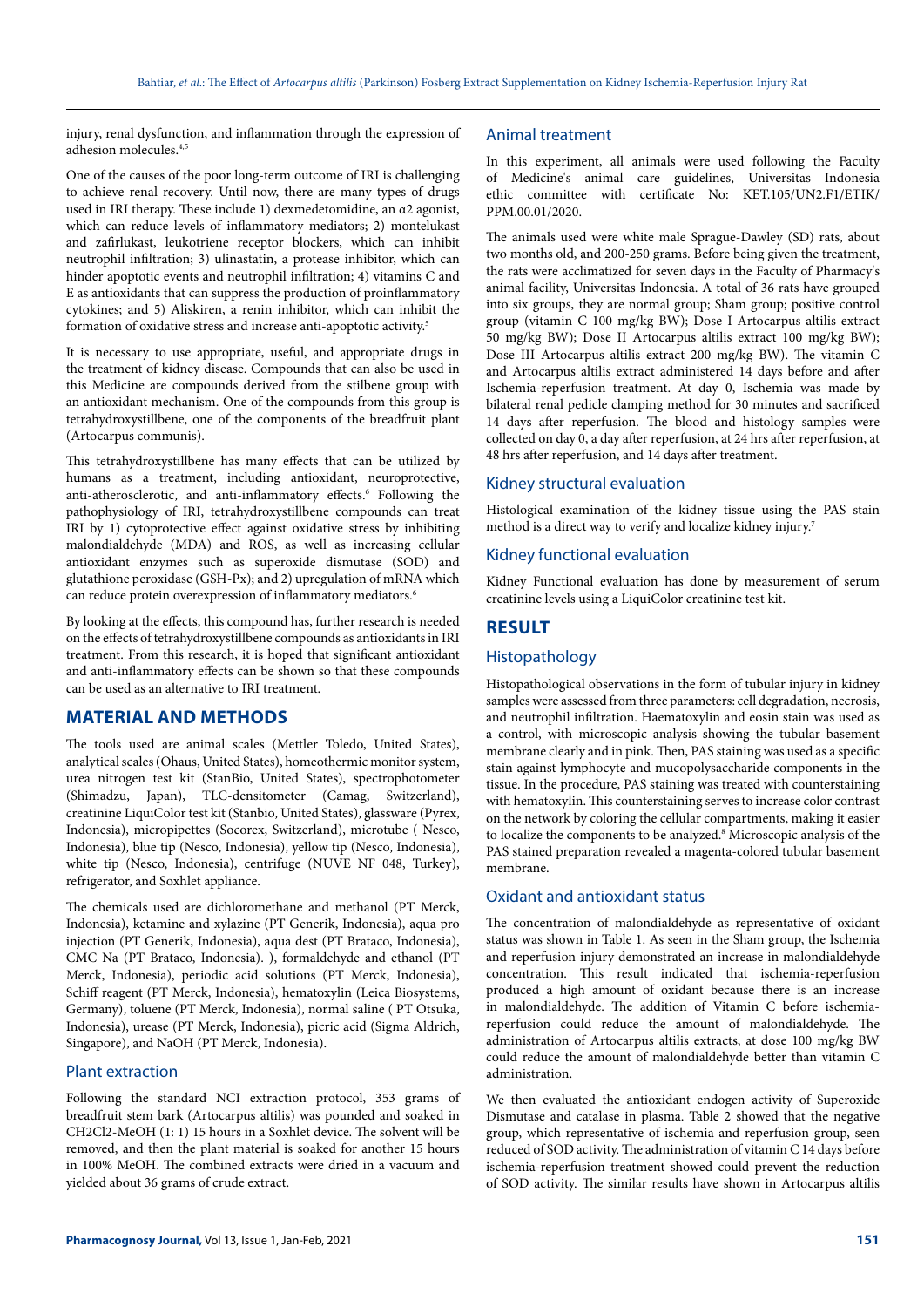| <b>Group</b>                     | <b>Before Reperfusion (ng/mL)</b> | <b>After Reperfusion (ng/mL)</b> | The increased amount of MDA<br>concentration |
|----------------------------------|-----------------------------------|----------------------------------|----------------------------------------------|
| Sham                             | $127.8 \pm 3.3$                   | $109.9 \pm 4.1$                  | $-17.9$                                      |
| Negative group                   | $149.7 \pm 7.6$                   | $163.5 \pm 3.5$                  | 13.8                                         |
| Vit $C(100mg/kgBW)$              | $199.8 \pm 1.6$                   | $170.0 \pm 20.5$                 | $-29.75$                                     |
| Artocarpus altilis (50mg/kg BW)  | $72.6 \pm 20.5$                   | $86.4 \pm 6.4$                   | 13.8                                         |
| Artocarpus altilis (100mg/kg BW) | $189.1 \pm 14.4$                  | $119.5 \pm 11.7$                 | $-69.6$                                      |
| Artocarpus altilis (200mg/kgBW)  | $155.9 \pm 1.4$                   | $131.0 \pm 29.1$                 | $-24.9$                                      |

| Table 1: Effects of Artocarpus altilis extract on the concentration of malondialdehyde plasma of IRI model rats. |  |  |
|------------------------------------------------------------------------------------------------------------------|--|--|
|------------------------------------------------------------------------------------------------------------------|--|--|

## **Table 2: Effects of Artocarpus altilis extract on the activity of Superoxide Dismutase plasma of IRI model rats.**

| <b>Group</b>                    | <b>Before Reperfusion (ng/mL)</b> | <b>After Reperfusion (ng/mL)</b> | The difference in SOD activity |
|---------------------------------|-----------------------------------|----------------------------------|--------------------------------|
| Sham                            | $9.03 \pm 0.001$                  | $9.77 \pm 0.02$                  | 0.074                          |
| Negative group                  | $9.14 \pm 0.02$                   | $8.65 \pm 0.015$                 | $-0.490$                       |
| Vit $C(100mg/kgBW)$             | $9.93 \pm 0.007$                  | $9.97 \pm 0.015$                 | 0.04                           |
| Artocarpus altilis (50mg/kgBW)  | $9.02 \pm 0.02$                   | $10.47 \pm 0.032$                | 1.45                           |
| Artocarpus altilis (100mg/kgBW) | $7.20 \pm 0.013$                  | $9.27 \pm 0.006$                 | 2.07                           |
| Artocarpus altilis (200mg/kgBW) | $10.75 \pm 0.039$                 | $9.60 \pm 0.004$                 | $-1.15$                        |

| Group                           | <b>Before Reperfusion (ng/mL)</b> | <b>After Reperfusion (ng/mL)</b> | The difference in Catalase activity |
|---------------------------------|-----------------------------------|----------------------------------|-------------------------------------|
| Sham                            | $105.27 \pm 9.50$                 | $104.98 \pm 1.86$                | $-0.029$                            |
| Negative group                  | $132.57 \pm 0.02$                 | $109.43 \pm 0.78$                | $-23.14$                            |
| Vit $C(100mg/kgBW)$             | $110.89 \pm 8.39$                 | $130.61 \pm 18.83$               | 19.72                               |
| Artocarpus altilis (50mg/kgBW)  | $105.27 \pm 7.09$                 | $115.13 \pm 3.65$                | 9.86                                |
| Artocarpus altilis (100mg/kgBW) | $107.83 \pm 1.08$                 | $117.96 \pm 5.70$                | 10.13                               |
| Artocarpus altilis (200mg/kgBW) | $120.51 \pm 4.93$                 | $118.11 \pm 2.62$                | $-2.40$                             |

extract administration, at dose 100 mg/kg BW could increase SOD activity.

In Table 3 showed that ischemia-reperfusion treatment reduced of Catalase activity. The administration of vitamin C 14 days before ischemia-reperfusion treatment showed could prevent the reduction of Catalase activity. The similar results have shown in Artocarpus altilis extract administration, at dose 100 mg/kg BW could increase Catalase activity.

#### Creatinine levels

Acute Kidney Injury is currently defined, among other things, as a rapid decrease in the glomerular filtration rate resulting in nitrogen retention, particularly blood urea nitrogen (BUN) and serum creatinine. This decrease in the glomerular filtration rate can occur over several hours to several months but usually occurs several hours to several days. Therefore, we evaluated the creatinine level of the kidney ischemiareperfusion injury model rat. Table 4 showed that ischemia-reperfusion treatment increased in plasma creatinine levels. Administration of vitamin C before ischemia-reperfusion treatment could prevent the increase in plasma creatinine. The administration of Artocarpus altilis extract could reduce plasma creatinine levels.

## **DISCUSSION**

#### Establishment Ischemia-Reperfusion model Rat

Figure 1 showed the histopathology of kidney cells of ischemiareperfusion injury. At 24 h reperfusion time, with HE and PAS staining, cell degradation did not occur, and necrosis happened on a scale of 3, indicating scattered focal necrosis in the tubules. With Haematoxylin and eosin stain, severe neutrophil infiltration occurred, whereas, with PAS staining, there was a neutrophil infiltration of 4-6 cells. On the other hand, at the reperfusion time of 14 days, these three parameters' conditions had improved. Cell degradation still did not occur, and

necrosis only happened in a few single cells, both in the results of HE and PAS staining. In Haematoxylin and eosin stain, the neutrophils experienced an infiltration of 1-3 cells/area, whereas no neutrophil infiltration was observed in PAS staining.

The condition of the tubular injury that improved in groups I and II after 14 days of reperfusion was probably due to the IRI extension phase, which is characterized by the occurrence of reperfusion, having progressed to the recovery phase. This recovery phase is the last in IRI, which is marked by the event of tissue repair to restoring kidney function.<sup>9</sup> The results of most studies also support this that kidney morphology returns to normal almost two weeks after bilateral Ischemia is carried out.<sup>10</sup>

Analysis of tubular kidney injury through histopathology can be carried out by various methods, one of which is the periodic-acid Schiff (PAS) staining method. This PAS staining system provides a standard procedure for assessing the extent of tubular injury to the kidneys by examining parameters such as cell degradation, necrosis, and neutrophil infiltration. These three parameters have their respective damage scale values, starting from 0, indicating the absence of injury, to 4 indicating the most severe injury condition.<sup>11,12</sup>

# Oxidant and antioxidant status of Artocarpus altilis treated rat

Ischemia-reperfusion injury (IRI) is a form of the disease that is classified as AKI. As the name implies, this IRI condition consists of two distinct phases. First, Ischemia in the kidneys due to hypoperfusion or occlusion of the renal arteries and veins.13 Second, reperfusion occurs by returning blood to and from the kidneys as a recovery effort.<sup>14</sup> In the end, these two phases cause various responses in the body, the most dominant of which are: 1) ATP depletion, which inhibits the pumping of Ca2 + ions out of cells, causing Ca2 + accumulation in cells, and inducing apoptotic events; 2) formation of reactive oxygen species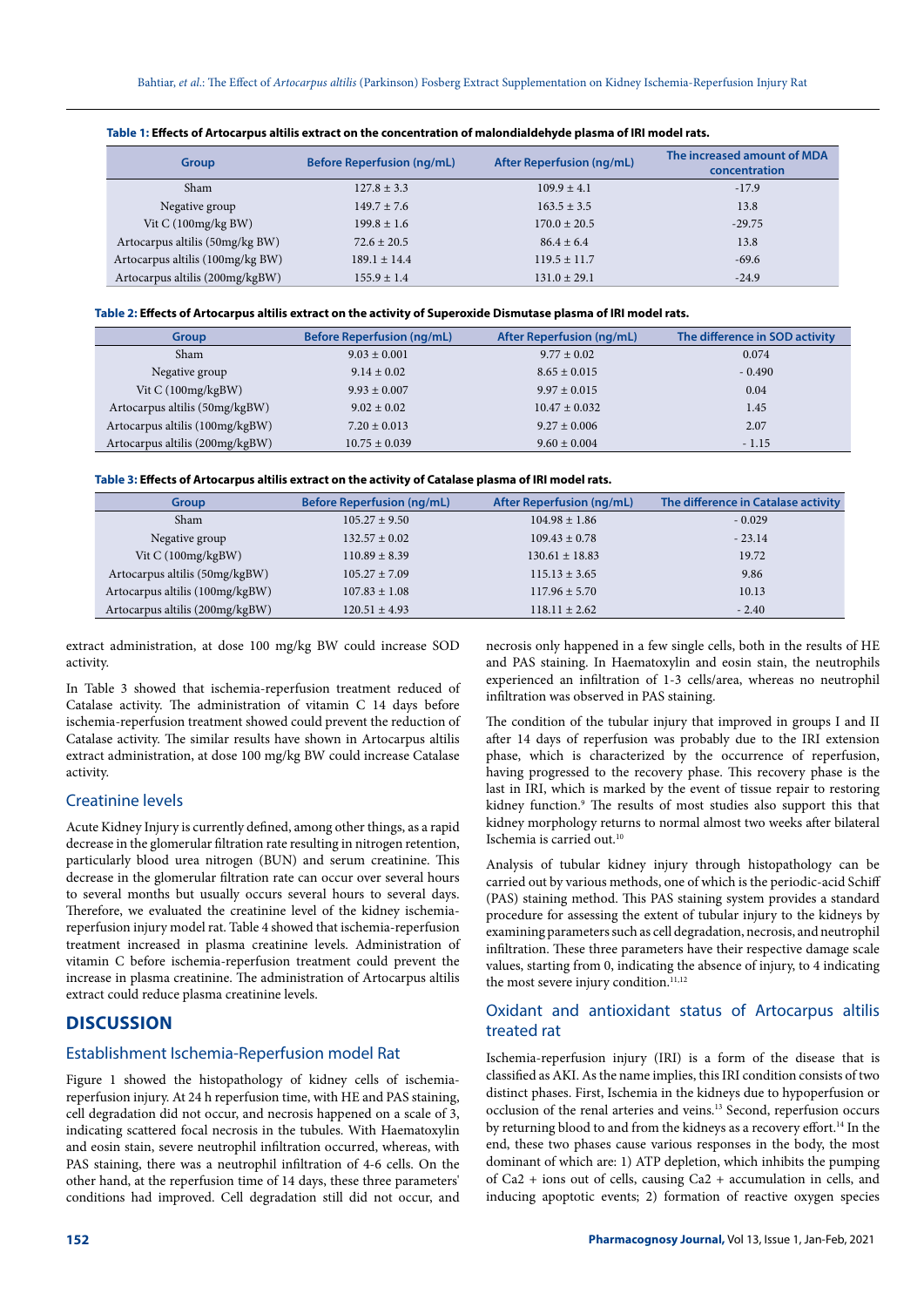| <b>Groups</b>   | Before Reperfusion (mg/dL) After Reperfusion (mg/dL) |                   | Increase in basal serum<br>creatinine |
|-----------------|------------------------------------------------------|-------------------|---------------------------------------|
| Sham            | $0.1625 \pm 0.10$                                    | $0.2500 + 0.04$   | 0.0875                                |
| Negative group  | $0.1812 \pm 0.04$                                    | $0.3250 \pm 0.05$ | 0.1438                                |
| Positive        | $0.1250 \pm 0.06$                                    | $0.2250 + 0.06$   | 0.1000                                |
| Binahong dose 1 | $0.2375 + 0.15$                                      | $0.2250 \pm 0.03$ | $-0.0125$                             |
| Binahong dose 2 | $0.1750 \pm 0.03$                                    | $0.1627 + 0.05$   | $-0.0123$                             |
| Binahong dose 3 | $0.2188 \pm 0.15$                                    | $0.2000 \pm 0.07$ | $-0.0188$                             |

**Table 4: Effects of Artocarpus altilis extract on the concentration of creatinine plasma of IRI model rats.**



Figure 1: The results of hematoxylin and eosin stain of the kidney, which had Ischemia and reperfusion. A. Normal groups; B. 30 minutes of Ischemia and 14 days after reperfusion. No cell degradation was observed, but confluent necrosis occurred in most tubules (arrow) and severe neutrophil infiltration in the tissue.



**Figure 2:** The results of PAS staining of the kidney, which had Ischemia and reperfusion. A. Normal groups; B. 30 minutes of Ischemia and 14 days after reperfusion. No cell degradation and neutrophil infiltration were observed, but confluent necrosis occurred in most of the tubules (arrow) in the tissue.

(ROS) which contribute to membrane dysfunction and progressive reduction of mitochondrial function; 3) activation of leukocytes, especially neutrophils, which release ROS, cytokines, proteases, and other inflammatory mediators, causing renal dysfunction; and 4) the formation of endogenous 5-lipoxygenase metabolites which increase the degree of renal injury, renal dysfunction, and inflammation through the expression of adhesion molecules.<sup>4,5</sup>

According to the pathophysiology, one of the aspects that can occur due to the IRI condition is a tubular injury to the kidneys due to the release of large amounts of ROS.4 The current research showed that Artocarpus altilis extracts could reduce MDA and increase SOD and catalase activity.

# **CONCLUSION**

Artocarpus altilis extracts showed antioxidant activity to prevent the kidney from ischemia-reperfusion injury by modulated SOD and Catalase.

# **ACKNOWLEDGMENT**

This research was supported by The Ministry of Research and Technology/BRIN Republic Indonesia with contract number NKB-88/ UN2.RST/HKP.05.00/2020.

# **CONFLICTS OF INTEREST**

All authors declared no conflicts of interest.